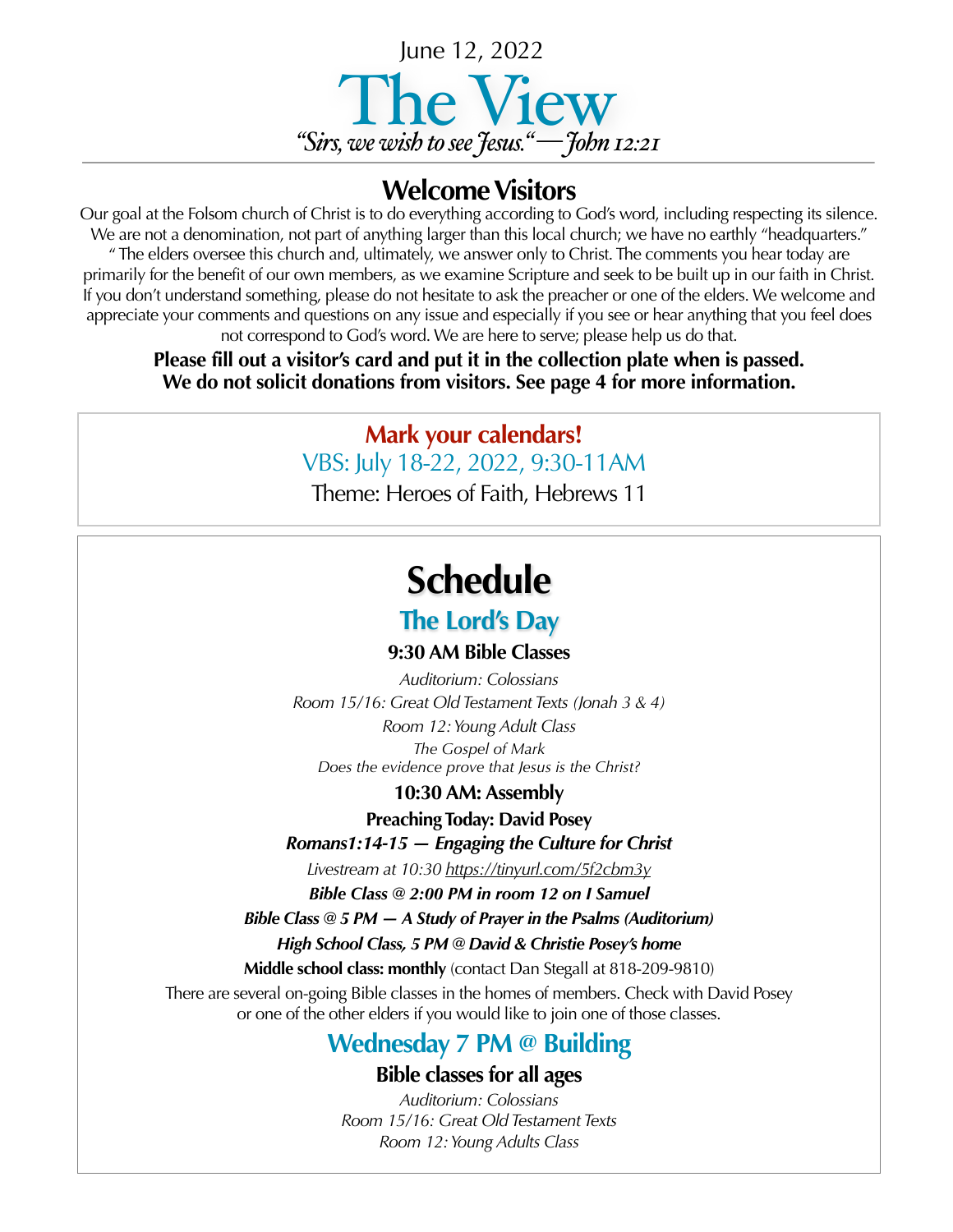# **CULTURE**<br>Disney's Hypocrisy

I've been to Disneyland more times than I can count, including a couple of times in 1955 when it first opened. We have friends who worked at Disneyland and it was always been a great place to go to "get away from it all." But things have changed, at least in terms of how the company operates. Their relatively recent, enthusiastic support of the LGBTQ+ "brand" has been widely reported. But Disney's hypocrisy is less apparent. Recently, Disney bashed Florida's parental rights bill, claiming that it is "anti-gay," yet it offers travel, through its cruise line, to countries *where homosexuality is illegal.* Disney cruise ships sail to Antigua, Dominica and St. Maarten, where gay marriage is banned. Disney, the original family-friendly entertainment company has become just another profit-grabbing outfit and that's too bad.

### FOMO on Steroids

From *Culture Translator,* June 10, 2022

I n a culture that promises infinite pleasure (or at least, infinite options for pleasure), sometimes fears can develop that we aren't experiencing as much life-satisfaction as we otherwise could be. This **fear of missing out** now pervades almost every aspect of modern life including the way many people think about love and relationships.

In his book *The Paradox of Choice*, Barry Schwartz points out that "the very option of being allowed to change our minds seems to increase the chances that we *will* change our minds. When we can change our minds about decisions, we are less satisfied with them." But mind-changing is part of this restless desire for maximal satisfaction, which can frame even divorce as something like a "radical act of self-love." When we prioritize personal fulfillment above all else, the natural outcome is this lopsided view.

In Romans 8:12, the Apostle Paul writes: *"Therefore, brothers and sisters, we have an obligation—but it is not to the flesh, to live according to it."* In other words, as Christians, our obligation is not to our own maximal experience of satisfaction, fulfillment, and pleasure. Our obligation is to the Lord, and to the way he has designed us. And although Warren is careful to say that subjection to abuse is not part of "our design," she also writes that, "There are times in marriage when the Bible's call to love your enemies and the call to love your spouse are the same call."

Let's be clear: there are some in dangerous homes who need to find safety; they have God's (and our) compassion. There are others who, for one reason or another, are parenting alone; they, too, have God's (and our) compassion. The body of Christ's call is to care for all such people. And as part of that care, we hold out hope that the next generation can find something better.

Toward that end, here are three questions to hopefully get some conversation going with the teens in your world:

- How do you think FOMO impacts relationships?
- Do you think life is fundamentally about being happy? Why or why not?
- Do you think relationships are fundamentally about being happy? Why or why not?



### Nero's Treatment of Christians

Nero ruled from 54 to 68 AD so he was the emperor when Paul wrote the Roman letter in about 57 AD. The Roman historian \*Tacitus (56-120 AD) wrote about the treatment of Christians under Nero sometime after Nero's death. Tacitus was a meticulous historian, and there is no reason to doubt the authenticity of his account. The quote below is dated sometime after the great fire in Rome in 64 AD, as the government was working to determine the cause of the fire. It gives some insight into what Christians faced under Nero (although life was a bit less dangerous in 57 AD.

"So far, the precautions taken were suggested by human prudence: now means were sought for appeasing deity, and application was made to the Sibylline books; at the injunction of which public prayers were offered to Vulcan, Ceres, and Proserpine, while Juno was propitiated by the matrons, first in the Capitol, then at the nearest point of the sea-shore, where water was drawn for sprinkling the temple and image of the goddess.

"Ritual banquets and all-night vigils were celebrated by women in the married state. But neither human help, nor imperial munificence, nor all the modes of placating Heaven, could stifle scandal or dispel the belief that the fire had taken place by order. Therefore, to scotch the rumour, Nero substituted as culprits, and punished with the utmost refinements of cruelty, a class of men, loathed for their vices, whom the crowd styled Christians.

"Christus, the founder of the name, had undergone the death penalty in the reign of Tiberius, by sentence of the procurator Pontius Pilatus, and the pernicious superstition was checked for a moment, only to break out once more, not merely in Judaea, the home of the disease, but in the capital itself, where all things horrible or shameful in the world collect and find a vogue.

"First, then, the confessed members of the sect were arrested; next, on their disclosures, vast numbers were convicted, not so much on the count of arson as for hatred of the human race. And derision accompanied their end: they were covered with wild beasts' skins and torn to death by dogs; or they were fastened on crosses, and, when daylight failed were burned to serve as lamps by night. Nero had offered his Gardens for the spectacle, and gave an exhibition in his Circus, mixing with the crowd in the habit of a charioteer, or mounted on his car.

"Hence, in spite of a guilt which had earned the most exemplary punishment, there arose a sentiment of pity, due to the impression that they were being sacrificed not for the welfare of the state but to the ferocity of a single man."

\*Tacitus is widely regarded as one of the greatest Roman historians by modern scholars. The surviving portions of his two major works—the Annals and the Histories — exam- ine the reigns of the emperors Tiberius, Claudius, Nero, and those who reigned in the Year of the Four Emperors.